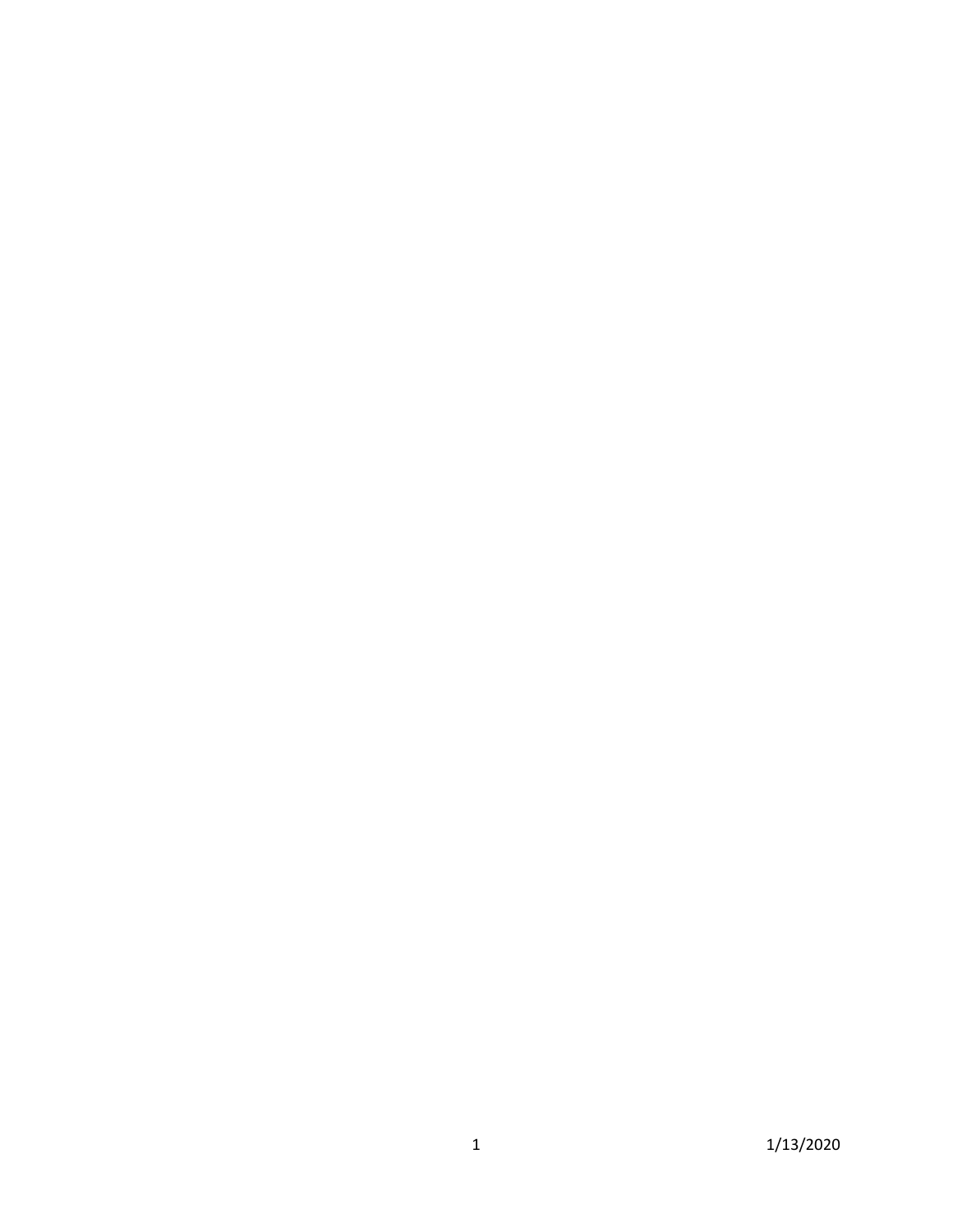# **Table Of Contents**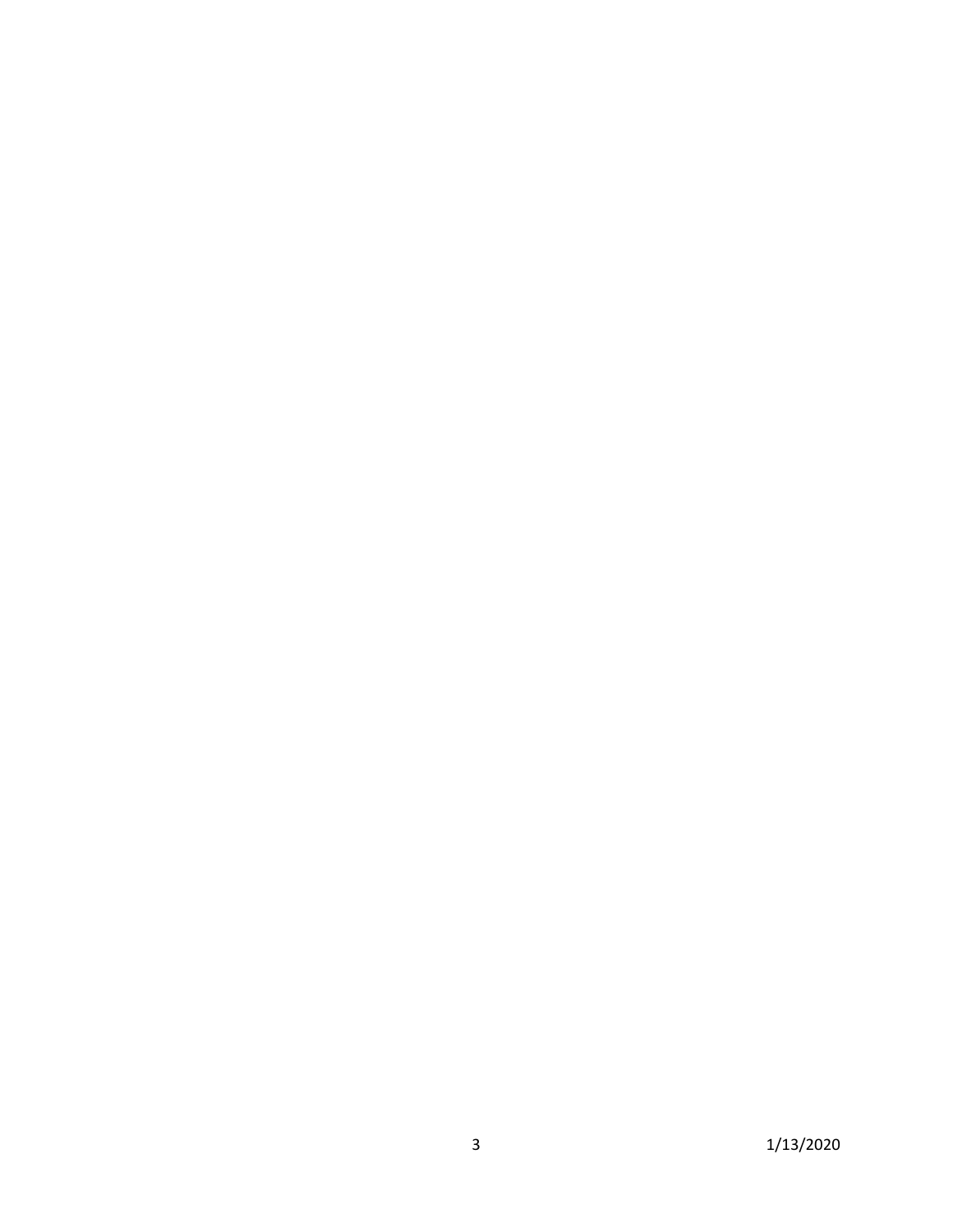#### **WATER DISTRIBUTION SYSTEM DESIGN CRITERIA TECHNICAL MANUAL**

## <span id="page-4-0"></span>**1.1 General**

This technical manual presents criteria, standards and regulations related to the design of the water distribution system facilities for general development within the City of San Marcos water service area. The material is directed to the competent design professional and establishes minimum design criteria. Additional requirements for individual water facilities may be imposed by the City of San Marcos as conditions warrant.

Designs for water distribution system construction and improvements shall conform to the most recent edition of 30 TAC Chapter 290 of the Texas Commission on Environmental Quality (TCEQ). Any unintended conflicts between the City of San Marcos and the TCEQ criteria will be resolved by the Engineering & Capital Improvements Director.

Developments proposed within the San Marcos ETJ, but outside the water service area of the City of San Marcos, shall comply with the design and construction standards of the utility certificated to provide service or the City of San Marcos standards, whichever are more stringent.

NOTE: If construction has not begun on the facility within two (2) years of the approval date, design documents must be resubmitted for approval and must include all criteria in effect at the time resubmitted.

The following words and terms, when used in this manual, have the following meanings.

**COSM** – City of San Marcos representative as deemed appropriate by the Engineering & Capital Improvements Director

#### **Engineering Webpage –** <http://www.sanmarcostx.gov/323/Engineering-Capital-Improvements>

**Private Water Facilities** – Privately owned and maintained water infrastructure including piping and on site pumps, wells, or storage tanks and associated equipment which conveys water from a water meter to private property. The break in jurisdiction between public and private facilities is at the outlet of the water meter.

**Public Water Facilities** – Publicly owned and maintained water infrastructure which serves more than one parcel, residence, business or facility and is located in a public easement, right-of-way, or publicly owned property.

**Service Unit Equivalents (SUE)** - The City established that one SUE is equal to the anticipated impact from one new single-family residential connection. The term Living Unit Equivalent "LUE" is used in some Ordinances and shall be used interchangeably with "SUE".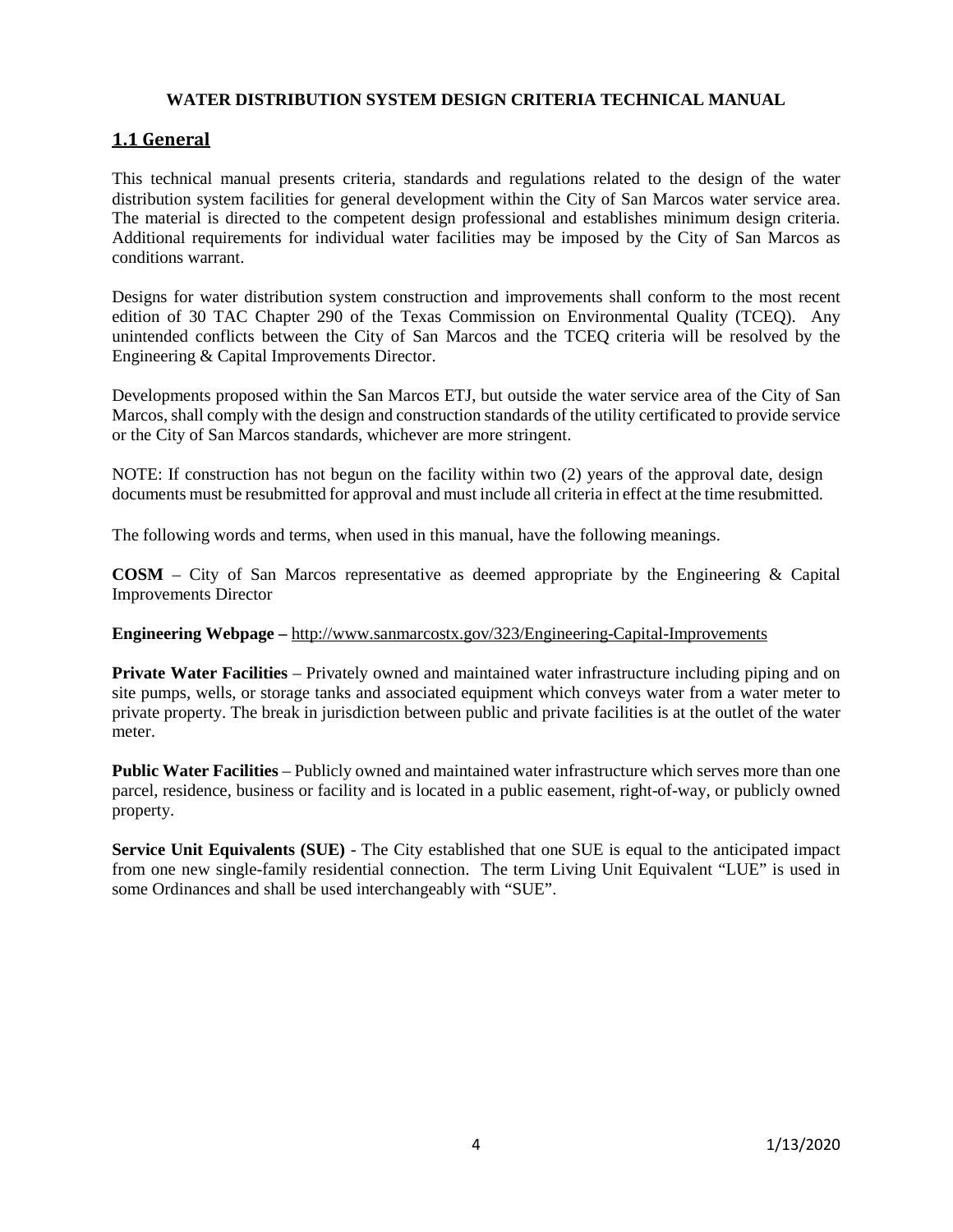# <span id="page-5-0"></span>**1.2 Submittal Requirements**

#### <span id="page-5-1"></span>**1.2.1 Engineering Report**

The Design Engineer shall submit an engineering report for all new or modified water connections to the City water distribution system. The following requirements must be shown in the report based off the type of project which is being designed:

#### **1) Site & ROW Permit**

- a) Hydrant flow/pressure test results which were performed by City Fire Marshall
- b) Water Model of proposed improvements using hydrant flow test as starting conditions.
	- i) Total Water Demand; which includes summation of peak hour domestic, irrigation and fire flow
		- (1) Fire flow requirements can be found in Chapter 38.053, Appendix B Fire Flow Calculations.
	- ii) Model must show residual pressure on the City main, when applying proposed Total Water Demand, does not drop below 35 psi.
	- iii) If this minimum pressure is not met, the development must submit a PICP permit to keep pressure adequate.
- c) Certification that plans meet all requirements and documentation of any proposed variances or alterations.

#### **2) Public Improvement Construction Project (PICP)**

- a) All information required by Site & ROW Permit
- b) Required mains per the City's current approved Water Master Plan
	- i) If the Water Master Plan shows any proposed improvement within the same limits as the PICP, the Developer must upsize the main to the proposed size shown in the Water Master Plan.
	- ii) The City may cost participate for the size increase based off the cost difference between what is required for the Development and what is required by the Water Master Plan.
- c) Water Model
	- i) Full model layout of the Development
	- ii) Nodes placed at critical points, such as line connections and pressure plane differences. Nodes must show:
		- (1) Available Flow
		- (2) Total Water Demand = Fire  $Flow + Irrigation + Peak$  Hour Domestic
		- (3) Static & Residual Pressure after Fire Flow
		- (4) Minimum pressure must be 35 psi
		- (5) Maximum pressure must 110 psi; which will require a new pressure plan.
		- (6) Indicate all nodes where static pressure exceeds 80 psi; which will require pressure reducing valves after meters.
- d) Certification that plans meet all requirements and documentation of any proposed variances or alterations.

#### **3) Capital Improvements Project (CIP)**

- a) Required mains per the City's current approved Water Master Plan
- b) If the main is not shown on the Water Master Plan, replace with minimum of 8" water main or match existing; whichever is greater.
- c) Replace all water services to the existing meter using current details.
- d) Certification that plans meet all requirements and documentation of any proposed variances or alterations
- e) Engineer's Opinion of Probable Construction Cost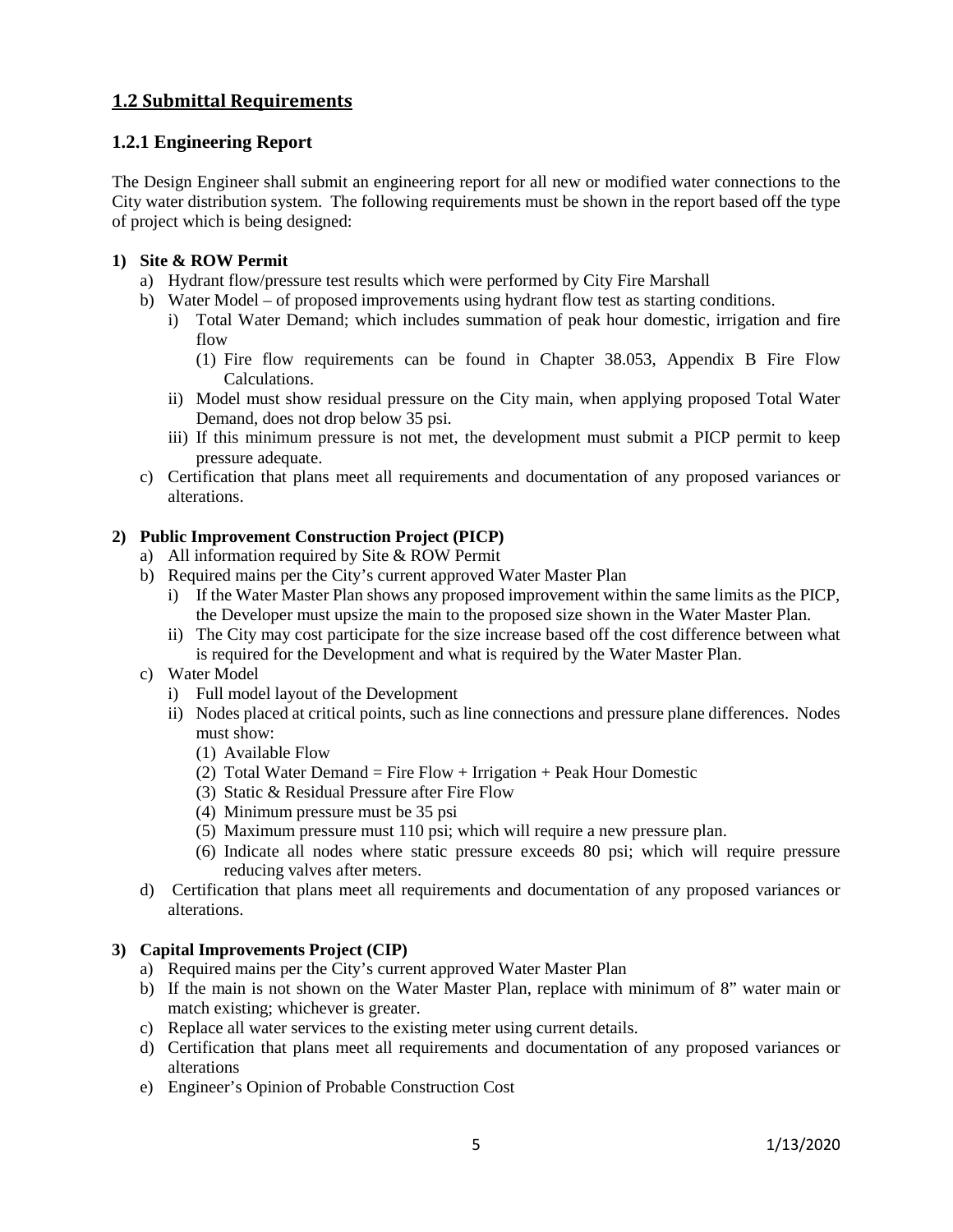## <span id="page-6-0"></span>**1.2.2 Construction Plans**

Construction plans shall be submitted in PDF format as well as two (2) hard copies. The following information should be provided on the construction plans:

#### **1) Site & ROW Permit**

- a) See Design Checklist minimum plan requirements are shown on this checklist which can be found on the Engineering webpage
- b) Additional Plan Requirements, required to be *shown to scale*:
	- i) All meter locations with size and type callouts
	- ii) All tap locations
	- iii) All valve locations
	- iv) All fire hydrant locations
	- v) All backflow preventer locations with size and type callouts
	- vi) Grading and proposed condition

#### **2) Public Improvement Construction Project (PICP)**

- a) See Design Checklist minimum plan requirements are shown on this checklist which can be found on the Engineering webpage
- b) See Standards For Electronic Submittals Checklist additional requirements for electronic file submittal
- c) If there are no standards or specifications available on the City webpage, then the design engineer must prepare all required documents and submit to the City for review and approval

#### **3) Capital Improvements Project (CIP)**

a) See Plan Review Checklist – minimum plan requirements are shown on this checklist which can be found on the Engineering webpage

## <span id="page-6-1"></span>**1.2.3 Special Designs**

The City's Engineer may, upon written request, approve an alternate design or construction methodology that differs from the requirements in this manual if the City's Engineer determines that:

- 1) The alternative design or construction methodology is equivalent to, or superior to, the methodology required in this manual, and
- 2) The alternative design or construction methodology is sufficient to ensure public health and safety.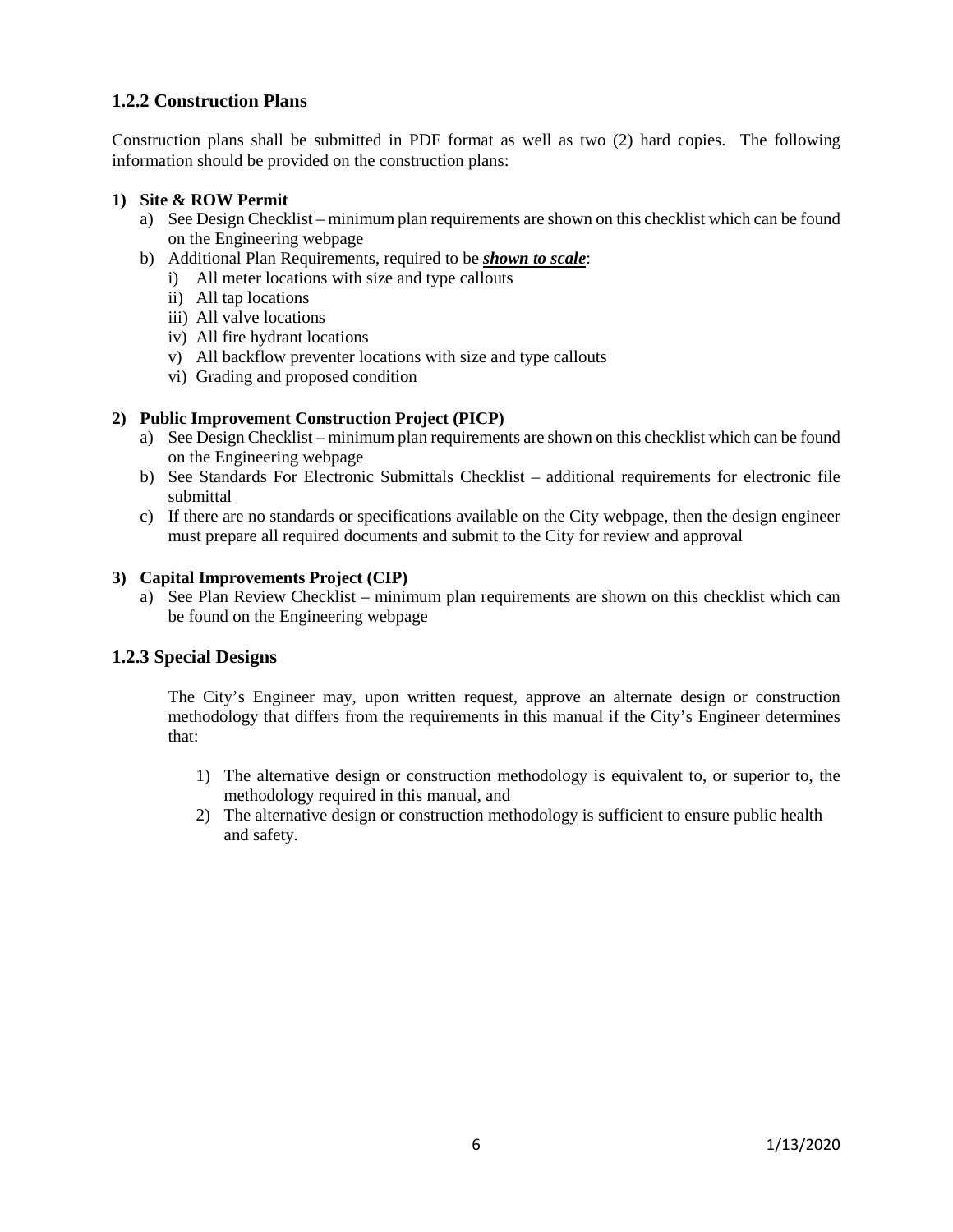## <span id="page-7-0"></span>**1.3 Water Line Designations**

Water system line designations are as follows:

- (a) Transmission water lines are generally lines conveying water from pumping facilities to reservoirs or lines conveying water directly between pumping facilities or directly between reservoirs. Such lines may not be tapped for any purpose without special approval.
- (b) Distribution water lines are generally lines providing local distribution of water and from which individual user service taps are made. Distribution lines stem from transmission lines or from other local distribution lines.
- (c) Service water lines are lines providing service from the distribution line directly to the individual's meter.
- (d) Private services are service lines on private property on the customer side of the meter and are the responsibility of the customer.
- (e) Fire Hydrant leads are pipes connecting a fire hydrant to distribution or transmission water line.

# <span id="page-7-1"></span>**1.4 Water Design Demands**

The developer's engineer is responsible for sizing all new waterlines within the development and submitting these sizing calculations to the City for acceptance. The developer's engineer will recommend one of the following 3 methods to City Staff for sizing. The final decision will be made by City Staff on which method shall be used.

- a) Sizing of off-site waterlines shall conform to the Water Distribution System Master Plan, where applicable.
- b) In other instances, computer modeling is the required method for sizing water lines.
- c) The minimum requirement is for the design engineer to submit hand calculations justifying the size of the proposed waterlines.

The following criteria are to be used in sizing new waterlines.

| TAME I. DESIKIT FATAMELETS        |                    |  |  |  |  |
|-----------------------------------|--------------------|--|--|--|--|
| Hazen Williams Coefficient (PVC)  | 150                |  |  |  |  |
| Hazen Williams Coefficient (DI)   | 130                |  |  |  |  |
| Service Unit Equivalent $(SUE)^1$ |                    |  |  |  |  |
| Single-family residential         | 1.0 SUE per unit   |  |  |  |  |
| Multi-family residential          | 0.66 SUE per unit  |  |  |  |  |
| <b>Average Day Demand</b>         | $0.24$ gal/min/SUE |  |  |  |  |
| Maximum Day Demand                | $0.70$ gal/min/SUE |  |  |  |  |
| Peak Hour Demand                  | 0.4 gal/min/SUE    |  |  |  |  |
| <b>Maximum Pressure</b>           | $110$ psi          |  |  |  |  |
| Minimum Pressure <sup>2</sup>     | $35$ psi           |  |  |  |  |
| Note 1                            |                    |  |  |  |  |

*Refer to General Code of Ordinance Chapter 86 Article 5: DIVISION 4. - IMPACT FEE ORDINANCE OF THE SAN MARCOS CITY CODE for required SUE parameters.*

*Note 2*

*Lines shall be sized to provide for either the peak hour demand plus a fire flow demand. Fire flows shall conform to Insurance Standards Office (ISO) standards. The fire marshal has identified minimum fire flow requirements based on type of construction for use in determining line sizing. In all instances, a minimum fire flow of 1000 gpm will be required for design purposes. When the City determines that a waterline needs to be larger than required to facilitate future services in the area, the City may require that a waterline may be oversized.*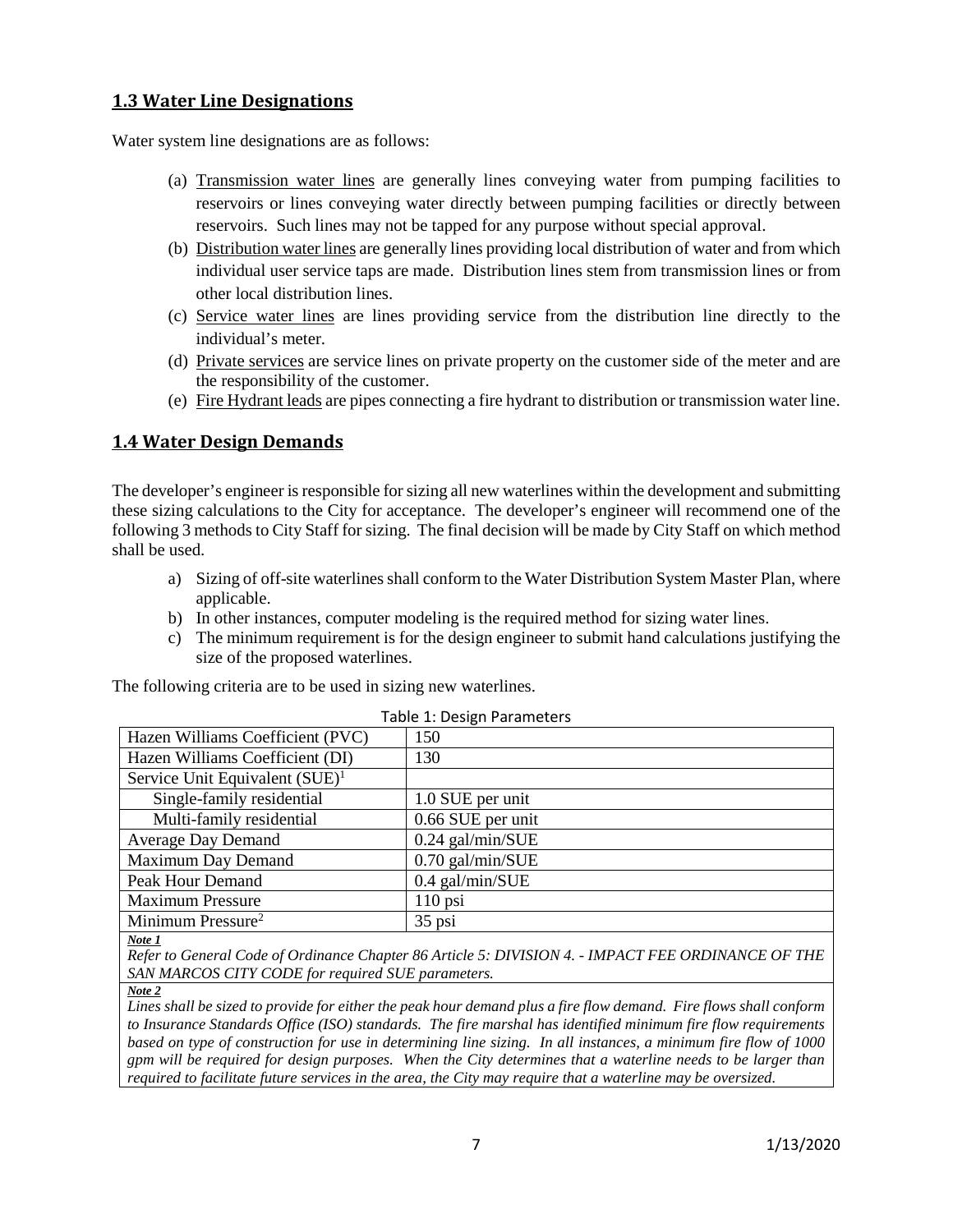# <span id="page-8-0"></span>**1.5 Determination of Pipe Size and Material**

The following nominal pipe sizes will be the only sizes allowed for use in the distribution system:

<span id="page-8-2"></span>

| <b>Use</b>                                                                                                 | <b>Pipe Material</b> | <sup>1</sup> Pipe Sizes | ${}^{2}SPL$       |  |  |
|------------------------------------------------------------------------------------------------------------|----------------------|-------------------------|-------------------|--|--|
| Service lines                                                                                              | Copper Tubing        | 1"                      | WW-613            |  |  |
| Service lines                                                                                              | Polyethylene Tubing  | 1"                      | <b>WW-65</b>      |  |  |
| Service lines                                                                                              | <b>PVC</b>           | 2                       | WW-587            |  |  |
| Service lines                                                                                              | <b>PVC</b>           | $4$ ", 6", 8", 12"      | WW-308            |  |  |
| Fire Hydrant Lead                                                                                          | DI                   | $6$ "                   | $WW-27$           |  |  |
| <sup>3</sup> Distribution lines                                                                            | <b>PVC</b>           | $8"$ or $12"$           | WW-308 or WW-308A |  |  |
| <sup>3</sup> Distribution lines                                                                            | DI                   | $8"$ or $12"$           | WW-27 or WW-27F   |  |  |
| <b>Transmission lines</b>                                                                                  | <b>PVC</b>           | $16$ " or $24$ "        | <b>WW-308C</b>    |  |  |
| <b>Transmission lines</b>                                                                                  | DI                   | $16$ " or $24$ "        | WW-27 or WW-27F   |  |  |
| Note 1                                                                                                     |                      |                         |                   |  |  |
| If the required pipe size is not listed; then install the next larger size listed and reduce to the needed |                      |                         |                   |  |  |
| size at the meter per the COSM details. See COSM details for more information.                             |                      |                         |                   |  |  |
| Note 2                                                                                                     |                      |                         |                   |  |  |

Table 2: Pipe Size & Material

*The COSM Standard Products List (SPL) can be found on the engineering webpage.*

*Note 3*

*The minimum distribution system line size is eight (8) inches, with the exception of short Cul-de-Sacs as indicated in Sectio[n 1.8.6 Cul de Sacs](#page-12-0)*

# <span id="page-8-1"></span>**1.6 Main Alignment and Location**

All Public Water Facilities shall be located in dedicated public right-of-way or in a water easement dedicated to the City or on public property. The typical assignment for new waterlines in new streets shall be under the pavement, seven (7) feet from the back of curb, or five (5) feet from the edge of pavement for streets without curbs. These assignments shall be based on the north or east curb line or edge of pavement. Where feasible, these assignments should be maintained for new waterlines installed in existing streets. Assignments for major streets should be discussed with the City. Alternative assignments must maintain appropriate separation distances per TCEQ regulations and must be approved by the City. In all cases, the separation distance between wastewater and water facilities shall comply with TCEQ §290.44. Water mains shall be installed with a minimum clearance of 48 inches horizontally and 24inches vertically from other utility or drainage lines. Variances will be considered on a case by case basis.

Easements shall be a minimum of 20 feet in width for a 12" or smaller line, with minimum cover defined in *Section [1.8.3 Embedment and Depth of Cover](#page-11-1)*. The City will require greater easement width depending on pipe size, depth, and location and future accessibility of the easement based on characteristics such as slope or other factors. Easements that are intended to accommodate multiple pipelines will require wider easements. Installation of water mains shall be 8' from one side of the easement. Utility or easement lots may be appropriate in some cases. New water lines should not be installed underneath or along the side slope of a waterway or drainage system detention facility.

The City may require the location of a proposed water main within a site to be revised based upon proximity to any existing or proposed buildings. Where possible, water lines should be located at least 20 feet away from structures, however size and depth of proposed water line may increase distance.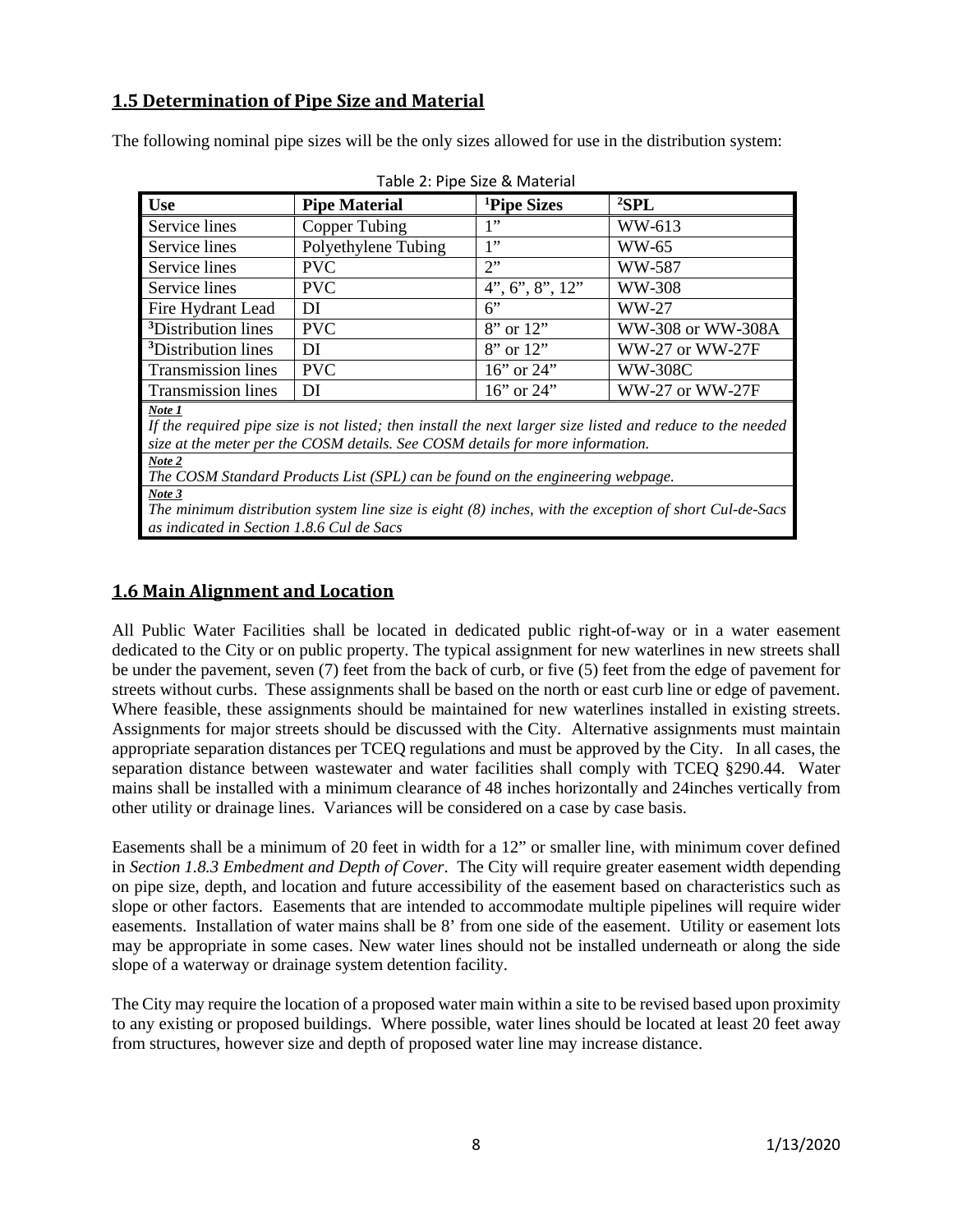# <span id="page-9-0"></span>**1.7 Service Alignment and Location**

All residential connections and service leads shall be installed according to the City's Standard Details on both sides to edge of right-of-way or easement at the time of main line installation.

#### <span id="page-9-1"></span>**1.7.1 Service Taps**

Service connections shall only be tied into distribution mains. Service connections shall be shown on the plans per COSM detail 520S-WMT-SM.

Taps that are 2 inches or greater shall require a gate valve. Corporation stops are only acceptable on 1 inch taps.

Service connections will not be allowed on transmission mains, without approval from the City. Lines that are 16 inches in diameter or larger, are designed to deliver water from a large supply to a large demand area. Parallel distribution mains must be constructed to provide for the service tap. The parallel main shall be extended across the width of the property frontage in accordance with the City's main extension policy. These parallel lines shall be connected to the transmission main or other distribution mains at intervals not to exceed 500 feet. The minimum size of the parallel line shall be six (8) inches. Variances for a four (4) inch parallel main will be considered on a case by case basis.

## <span id="page-9-2"></span>**1.7.2 Service Lines**

House services, single and dual, shall be 1-inch diameter, copper or polyethylene tubing. The developer's engineer shall determine service line sizes for multi-family, commercial, or fire lines. The pipe material for these services shall be in accordance with *[Table 2: Pipe Size](#page-8-2) & Material*

#### <span id="page-9-3"></span>**1.7.3 Pressure Reducing Valves**

Individual pressure reducing valves (PRVs) shall be installed on services where the static pressure in the main is greater than 80 psi. The PRV shall be located on the property owner's side of the water meter.

## <span id="page-9-4"></span>**1.7.4 Backflow Prevention**

All service lines shall be provided with a testable, double check back flow prevention device per section 86.592 of the City Code.. Service lines for customers that have been identified as having a high backflow hazard will be required to install a reduced pressure zone (RPZ) backflow prevention assembly. The back flow prevention device should be located on private property, as close as possible to the public right-ofway or easement.

All fire lines are to be tested at 200 psi for two hours. A State licensed/certified back flow prevention assembly tester must inspect all backflow prevention devices and the results shall be submitted to the City.

#### <span id="page-9-5"></span>**1.7.5 Meter Boxes & Vaults**

Meter boxes shall not be installed in the sidewalk or driveway, without approval from the City. Typically, this is only allowed when the street cross section does not have a green space. Proposed sidewalk and ROW/easement line shall be shown to confirm meter boxes are not being installed within the sidewalk or on private property. The engineer shall confirm the meter box placement is shown on the plans per COSM 520S-series details.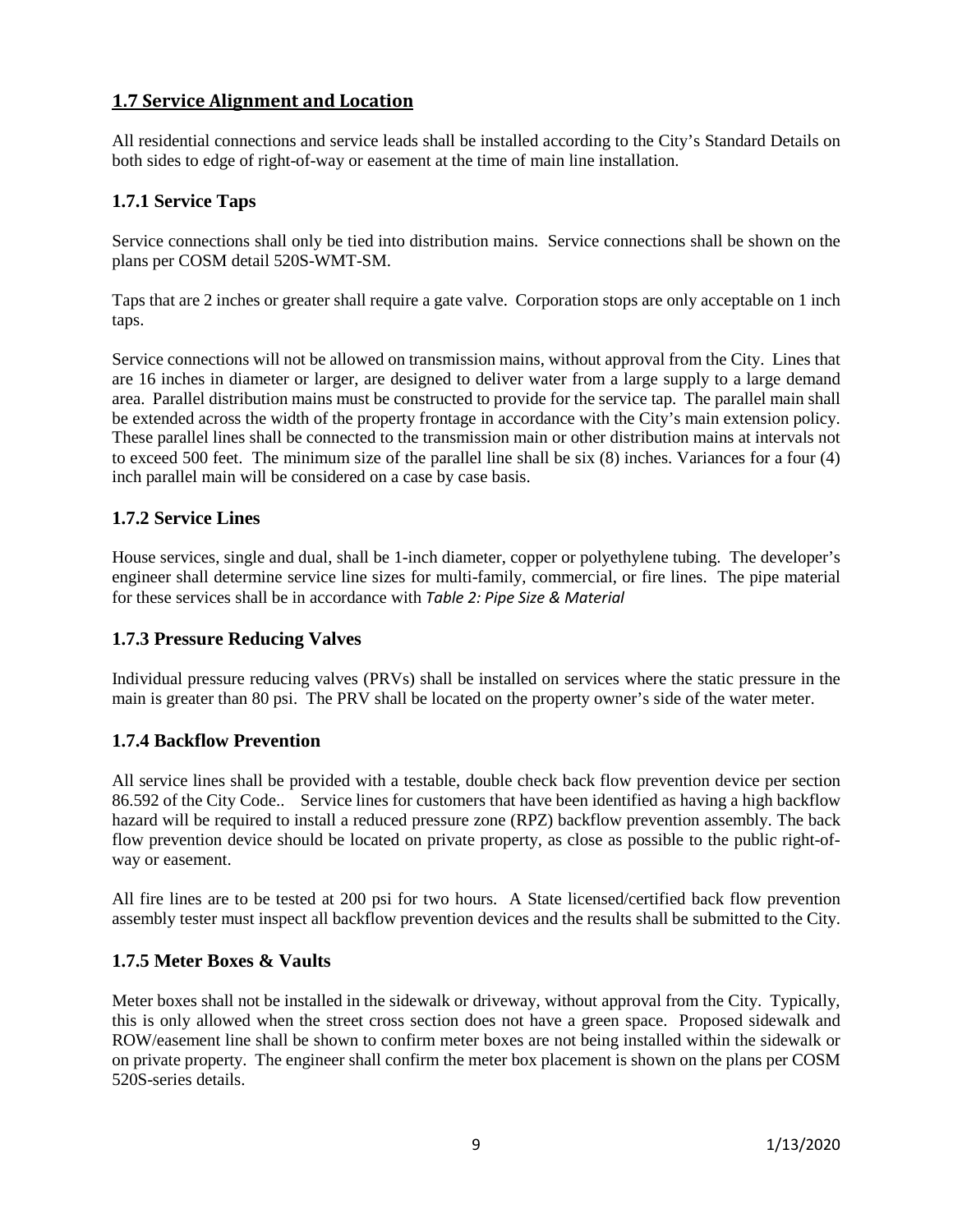Concrete meter vaults are required for services that are 1.5" and larger. The engineer shall account for the required space of the vault in the design. Refer to COSM 520S-series details for more information.

Meter boxes & vaults shall be shown on the plans, to scale, using dimensions of items listed on the COSM SPL to verify there are no conflicts.

# <span id="page-10-0"></span>**1.7.6 Meter Sizing**

The meter shall be sized using the Peak Flow/LUE calculator, which can be found on the Design  $\&$ Construction Guide of the Engineering webpage under the "Complete Site Preparation Plans" tab. The engineer may upsize the line, *on the other side of the backflow prevention device*, if needed to reduce the velocities in the line prior to entering the building. The Peak Flow/LUE calculator does not apply to irrigation meters.

# <span id="page-10-1"></span>**1.8 Pipeline Design**

Water mains shall be designed with minimal bends and avoid creating high points. The design of the water distribution mains should provide safe, full and economical access for maintenance and repair, reliability of location and minimum disruption to surrounding facilities during repair operations. In all cases, water facilities shall comply with TCEQ requirements and the Fire Code.

Design plans shall be prepared using the COSM standard specifications, details and standard products list located on the Engineering webpage. *City of Austin standard specifications, details and standard products are not acceptable*, unless the City does not have the required documentation and written approval must be requested from the City.

Please refer to the "Design & Construction Guide" on the engineering webpage for other useful guides and checklists.

## <span id="page-10-2"></span>**1.8.1 Highway and Railroad Crossings:**

Water distribution mains that cross state highways must conform to the City's Technical Specifications and the requirements of the Texas Department of Transportation (TxDOT). Water distribution mains that cross railroads must conform to the City's Technical Specifications and the requirements of the railroad company whose right-of-way is being crossed. All crossings of existing streets must use dry bores, unless otherwise approved by COSM. The City requires copies of approved permits from the Owner before the City can approve a plan for construction in ROW not owned by the City.

Above-grade crossing for water distribution mains at creeks or drainage channels will not be allowed. Below grade crossings of creeks and drainage channels shall have a minimum cover as indicted by detail 510S-TD-SM. All below grade crossings will require encasement with steel encasement pipe and all ends shall be capped and sealed. The casing shall be carried into the bank a distance that should consider changes in the creek channel. This distance would usually be beyond the high bank such that if you measured a 1:1 slope from the high bank away from the channel, the casing would terminate at that location. Directional drilling will be considered under special circumstances only. City staff may require these crossing to be bored if there is concern about scour or returning the creek crossing back to pre-construction condition.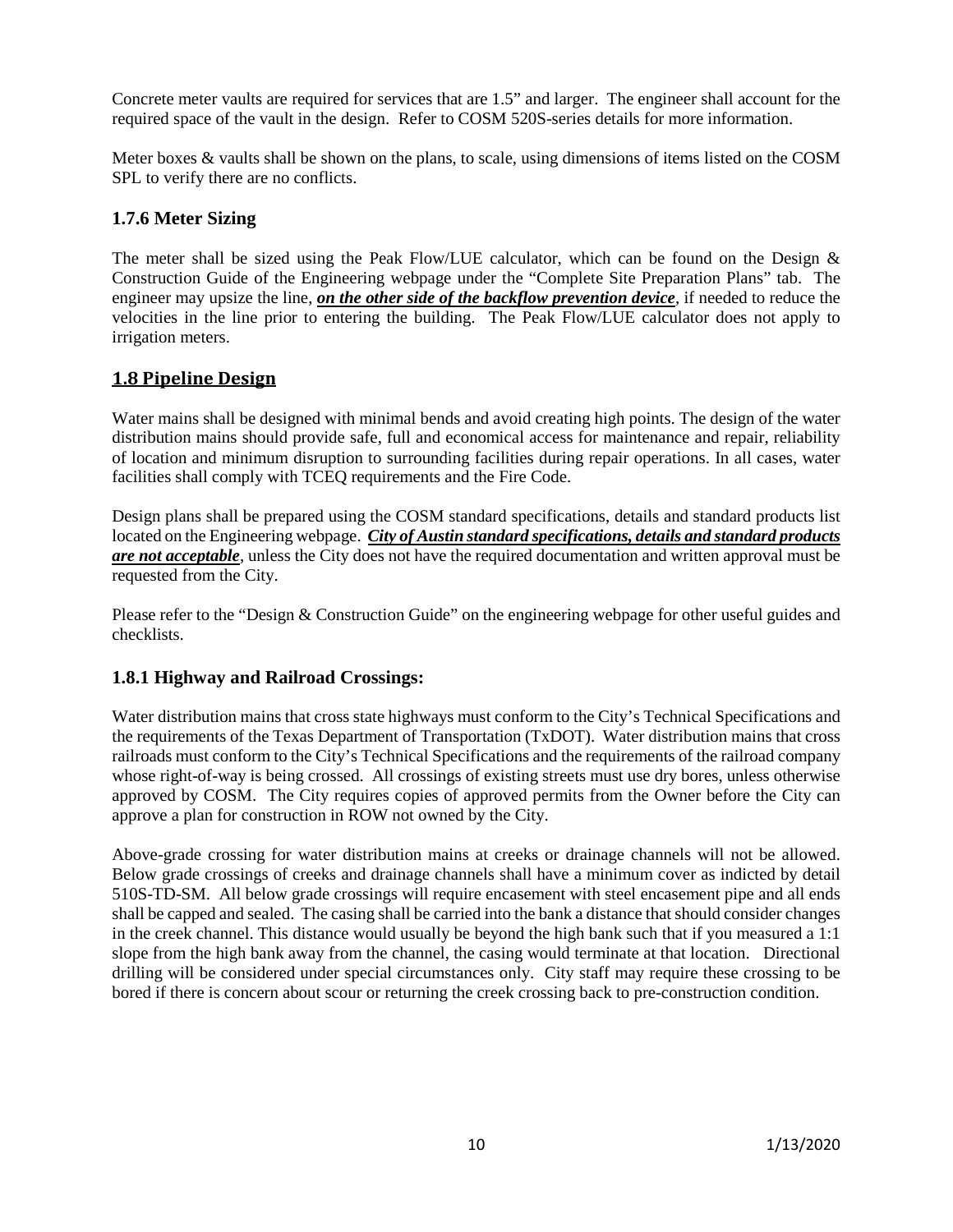# <span id="page-11-0"></span>**1.8.2 Encasements:**

Steel cylinder pipe shall be used for all encasement pipe unless approved by COSM. Encasement pipe thickness and diameter shall be shown on the design plans per the table show in COSM Detail 501S-1-SM. The casing shall be steel pipe conforming to ASTM 134 per COSM standard specification 505S. Coating of encasement pipe may be required in special soil conditions.

# <span id="page-11-1"></span>**1.8.3 Embedment and Depth of Cover**

Embedment material for water system construction shall conform to the City's standard details and the pipe manufacturer's recommendations, whichever is more conservative. The profile shall be prepared using the table shown in COSM Standard Detail 510S-TD-SM.

- For water installation that include new road construction, the depth of cover shall be measured from the **bottom of the paving base**
- For water installation that does not include new road construction, the depth of cover shall be measured from **the top of existing paving**
- Depth of cover for a 16" is more stringent than a 12" water main
- In no case will a minimum depth of cover of less than two (2) feet be allowed

# <span id="page-11-2"></span>**1.8.4 Thrust Restraint**

All thrust restraint shall be accomplished with mechanically restrained joints. Concrete thrust blocking is NOT acceptable. The restrained joint design shall conform to the following:

- a) Water line tees, bends, valves and fittings must be restrained against thrust forces to prevent movement or failure of the water line.
- b) The designer is responsible for providing, on the construction drawings, an adequate restraining system design for the waterline, including minimum length of restrained pipe required in each direction. Computer programs to calculate restrained joint requirements, as distributed by EBAA Iron, Inc and CertainTEED are acceptable.
- c) Restraint distance shall be shown on the plans
	- All input information used to calculate the restraint length must be shown on the plans.
	- This must include identification of calculation program used and all variables inputted as required per calculator.

## <span id="page-11-3"></span>**1.8.5 Looping And Dead End Mains**

Where feasible, all pipelines other than those in cul de sacs, should be connected to other distribution system pipelines so that all services may receive feed from two directions for system redundancy.

Dead end mains shall not exceed 1,320 feet. If a dead end main is proposed under a temporary condition, it may be allowed under the following conditions:

- (1) The extension is shown on the overall development plans
- (2) An automatic flush valve is installed
- (3) Fire protection and demand can be met with the dead end main.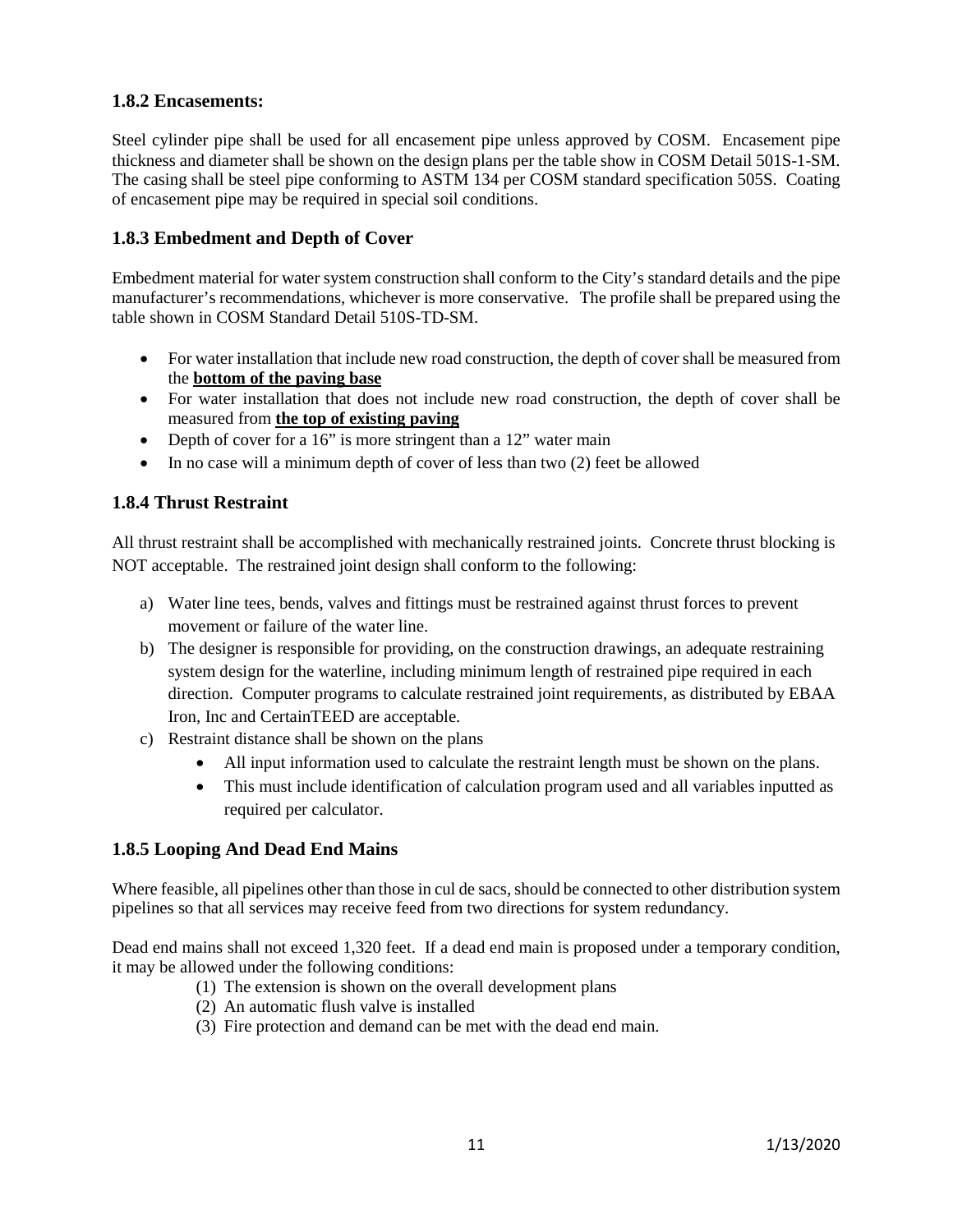# <span id="page-12-0"></span>**1.8.6 Cul de Sacs**

The distance of a cul de sac shall be measured from the centerline of the connecting street to the centerline of the cul de sac circle.



All cul de sacs **longer** than 300' shall meet the following requirements:

- (1) Fire hydrant installed at the intersection of the cul de sac and the connecting street
- (2) Fire hydrant install at the end of the cul de sac circle
- (3) Additional fire hydrants as required to satisfy the spacing indicated in section *[1.10 Fire](#page-14-0)  [Hydrants](#page-14-0).*
- (4) Install 8" water main

All cul de sacs **equal to or shorter** than 300' shall meet the following requirements:

- (1) Fire hydrant installed at the intersection of the cul de sac and the connecting street
- (2) If **no additional** fire hydrants are required to satisfy the spacing indicated in section *[1.10](#page-14-0)  [Fire Hydrants](#page-14-0)*; then:
	- (i) Install a 2-inch blow off valve behind the curb at the end of the line (ii) Install 6" water main
- (2) If additional fire hydrants **are required** to satisfy section *1.10 Fire Hydrants*, then follow the criteria for cul de sacs longer than 300'.

#### <span id="page-12-1"></span>**1.9 Valves**

Refer to the COSM SPL for approved valves.

#### <span id="page-12-2"></span>**1.9.1 Isolation Valves Types**

Isolation valves shall be gate valves (2" – 24") and conform to COSM Standard Detail 511S-7SSM and SPL WW-700B. Butterfly valves are not acceptable.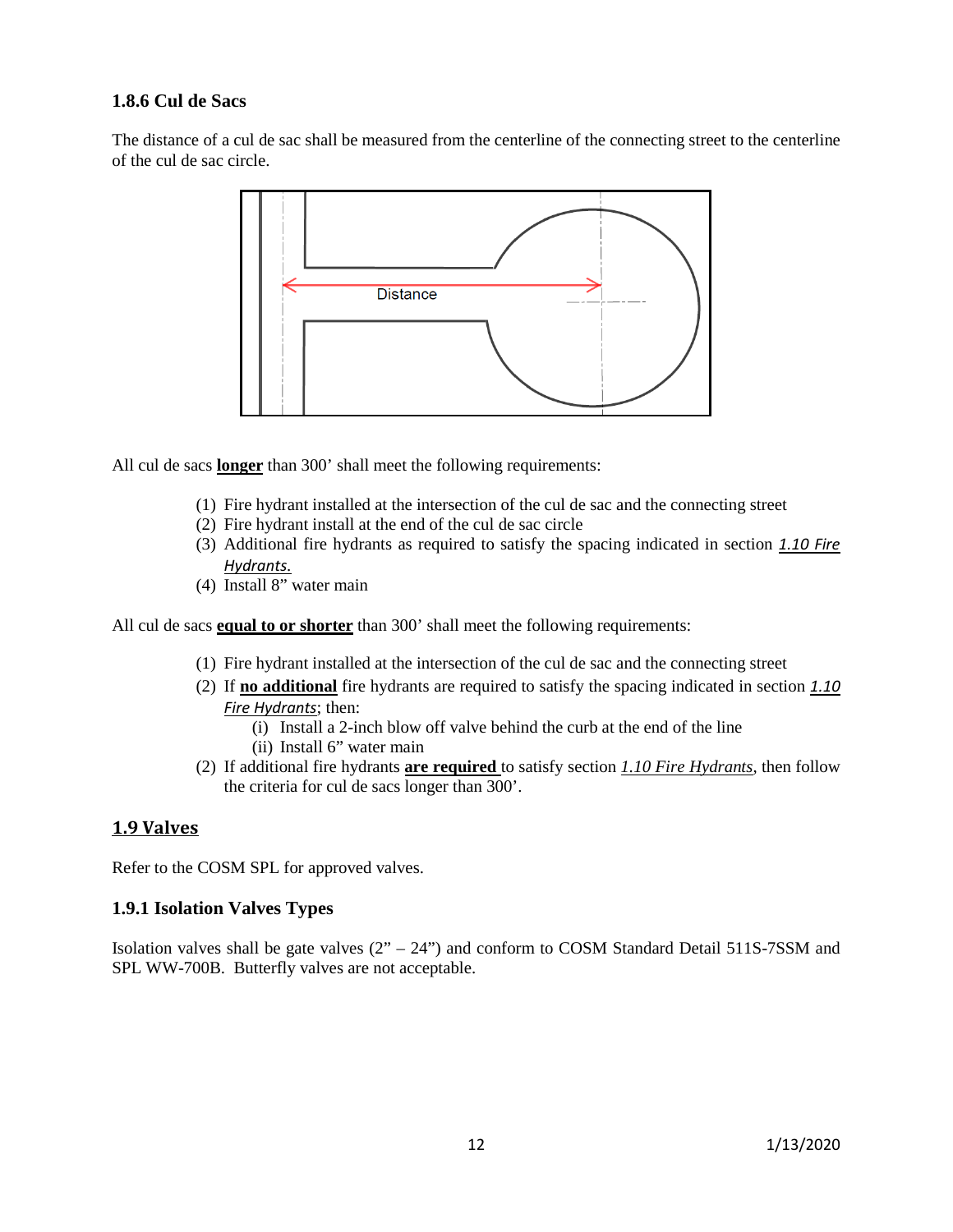# <span id="page-13-0"></span>**1.9.2 Isolation Valves Locations**

Isolation valves shall be installed to meet the following conditions:

- 1) All branches of a new mainline tee or cross require an isolation valve.
	- If an existing main is tapped to make a service connection, only one valve at the tap is required.
- 2) All fire hydrants shall have a gate valve on the fire line lead.
- 3) Gate valve spacing shall not exceed 800 feet on a distribution mains
- 4) Gate valve spacing shall not exceed 2000 feet on transmission mains.
- 5) No more than 50 lots shall be located between 2 isolation valves.
- 6) In commercial areas, an isolation valve shall be placed on the main line at every fire hydrant tee.
	- Mainline valves at fire hydrants shall be placed so that the closing of 2 valves shuts down the main and only puts 1 fire hydrant out of service.
	- This additional main line valve requirement does not apply to residential areas.
- 7) Isolation valves shall be provided on both sides of the bore under State highways, railroads or large creeks/rivers.



The Water Department may require more frequent spacing of valves.

# <span id="page-13-1"></span>**1.9.3 Air Release Valves**

On mains 16 inches and larger, air release valves shall be located at all significant high points. A significant high point is defined where the crown of the pipe is greater than 1.5 times the diameter of the pipe above the flowline of the pipe in the adjacent low points. Air valves are not required in smaller water distribution mains of 12" or smaller in diameter where fire hydrants and service connections provide a means for venting trapped air.

Air valves can be sized as per "Manual of Water Supply Practice, M51: Air-Release, Air/Vacuum & Combination Air Valve by AWWA, latest edition" or other methods as applicable.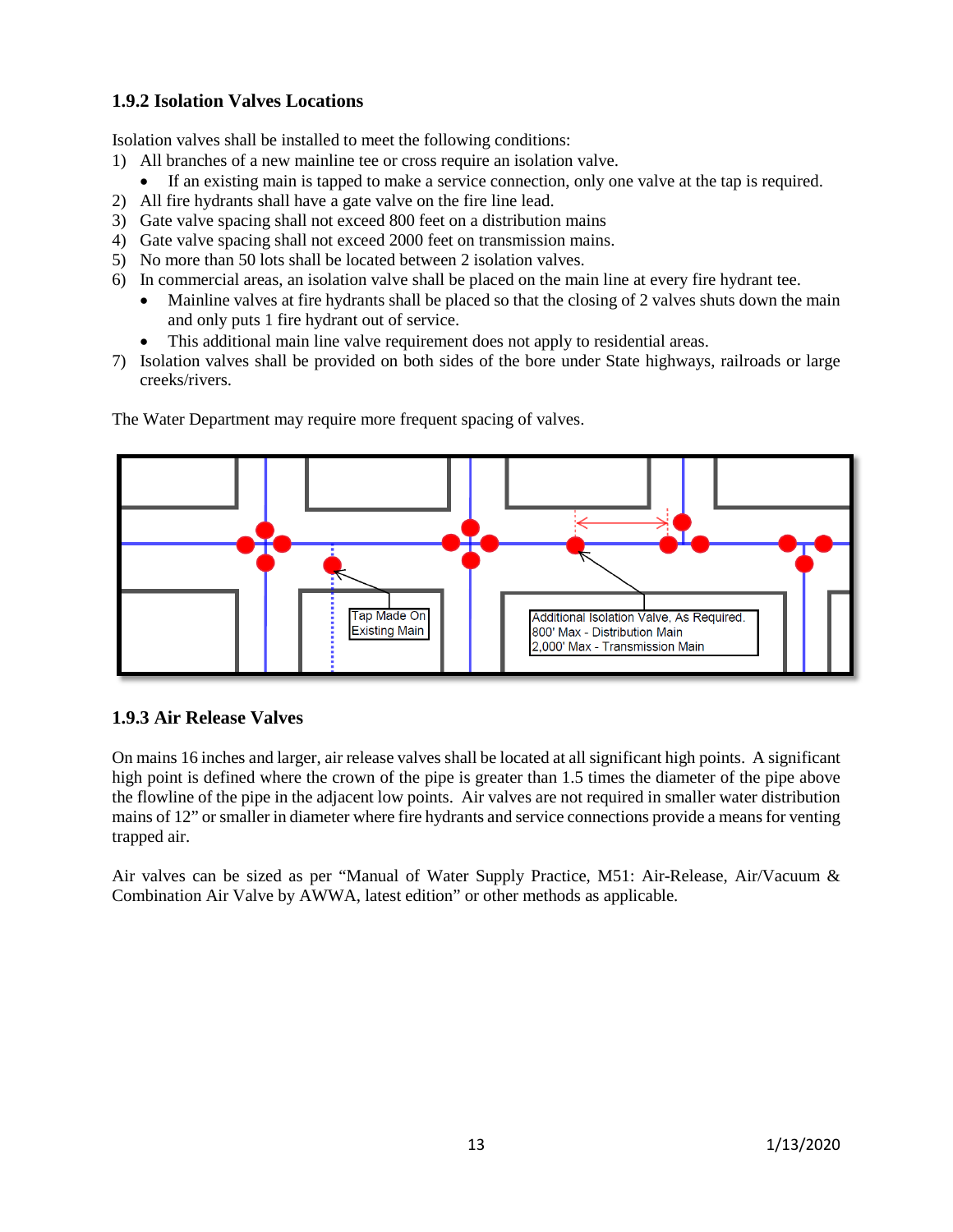# <span id="page-14-0"></span>**1.10 Fire Hydrants**

# <span id="page-14-1"></span>**1.10.1 Spacing**

| <b>Dwelling</b>                  | <b>Maximum</b> | <b>Remarks</b>                                 |
|----------------------------------|----------------|------------------------------------------------|
| <b>Type</b>                      | <b>Spacing</b> |                                                |
|                                  | (Feet)         |                                                |
| <b>Single Family Residential</b> | 500            | Additional fire hydrants shall be installed as |
| Development or Single Family     |                | required by the current adopted fire code.     |
| Duplex                           |                |                                                |
| All Others - Inside City Limits  | 300            |                                                |
|                                  |                |                                                |
| All Others - Outside City Limits | 500            | Additional fire hydrants shall be installed as |
|                                  |                | required by the local fire protection          |
|                                  |                | authority having jurisdiction.                 |
|                                  |                |                                                |

|  | Table 3: Fire Hydrant Spacing |  |
|--|-------------------------------|--|
|  |                               |  |

# <span id="page-14-2"></span>**1.10.2 Locations**

The location of all public fire hydrants shall meet the following criteria:

- Fire hydrants shall be located as near to the street intersections as possible but out of the radius of curb turnouts, within 1.5' to 12' behind curb or projected future curb.
- Fire hydrant locations between street intersections shall be at the projection of a property line between owners.
- New fire hydrants shall be placed as close to the location of the existing fire hydrant to be replaced as possible.
- Rail lines, controlled access highways, divided roadways, fences and walls will inhibit laying the fire hose in the most direct route and must be considered as barriers when determining whether a structure is within 500 feet of a hydrant.
- Fire hydrants shall be located at all low points on transmission lines per detail 511-BH-SM.
- Fire hydrants shall not be installed within nine feet vertically or horizontally of any wastewater main, wastewater lateral, or wastewater service line regardless of construction.